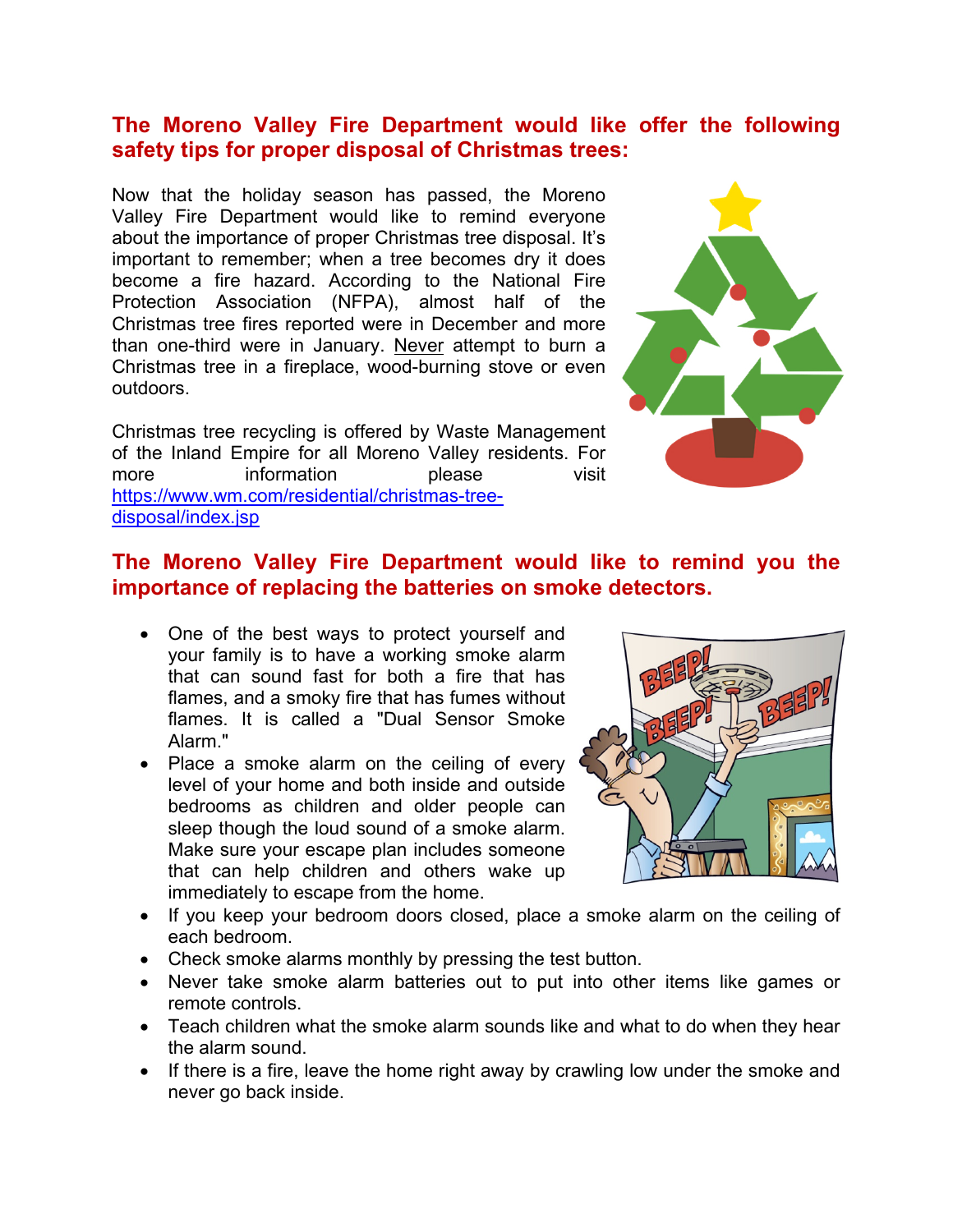- If smoke from cooking makes the alarm sound, press the "hush" button, if your alarm has one. You can also turn on the kitchen fan, open a window or wave a towel near the alarm until it stops making the sound. Never take the battery out of the alarm.
- Most alarms need a new battery at least once a year. Some smoke alarms have batteries that last for up to 10 years. If your smoke alarm is over 10 years old, replace it with a new alarm and a new battery.
- If you rent, talk to your landlord about placing a working smoke alarm in your home. You still need to buy a new battery at least once a year for the alarm.

## **The Moreno Valley Office of Emergency Management would like to offer important flood preparedness information.**



The Office of Emergency Management would like to remind everyone floods are one of the most common hazards in Riverside County. They can cause injury, death property damage and even contaminate drinking water and cause electrical disruptions which can severely impact the City of Moreno Valley. All floods are not alike and can develop slowly over

time but can also progress very quickly in just a few minutes. Flash floods often have a dangerous wall of rapidly moving water that carries rocks, mud, debris and can sweep away anything in its path. Be aware of flood hazards no matter where you live, but especially if you live in low lying areas, near water or even near flood prone areas or intersections. Do not attempt to cross an area or intersection that appears to be flooded but rather find an alternate route of travel.

#### **Before the Flood Warning or Watch**

Be prepared to respond to flooding by taking the following actions before the rains and flooding begin:

- Assemble emergency supply kits for your home, workplace, and vehicle.
- Store a seven-day supply of food and water (at least one gallon per person, per day) in closed, clean containers.
- Obtain Sandbags
- Stage Plastic sheeting
- Teach children not to play in or near rivers, streams, or other areas of potential flooding.
- Identify safe routes from your home or work place to high, safe ground. Determine whether you can use these routes during flooding or storms. Be familiar with your geographic surroundings.